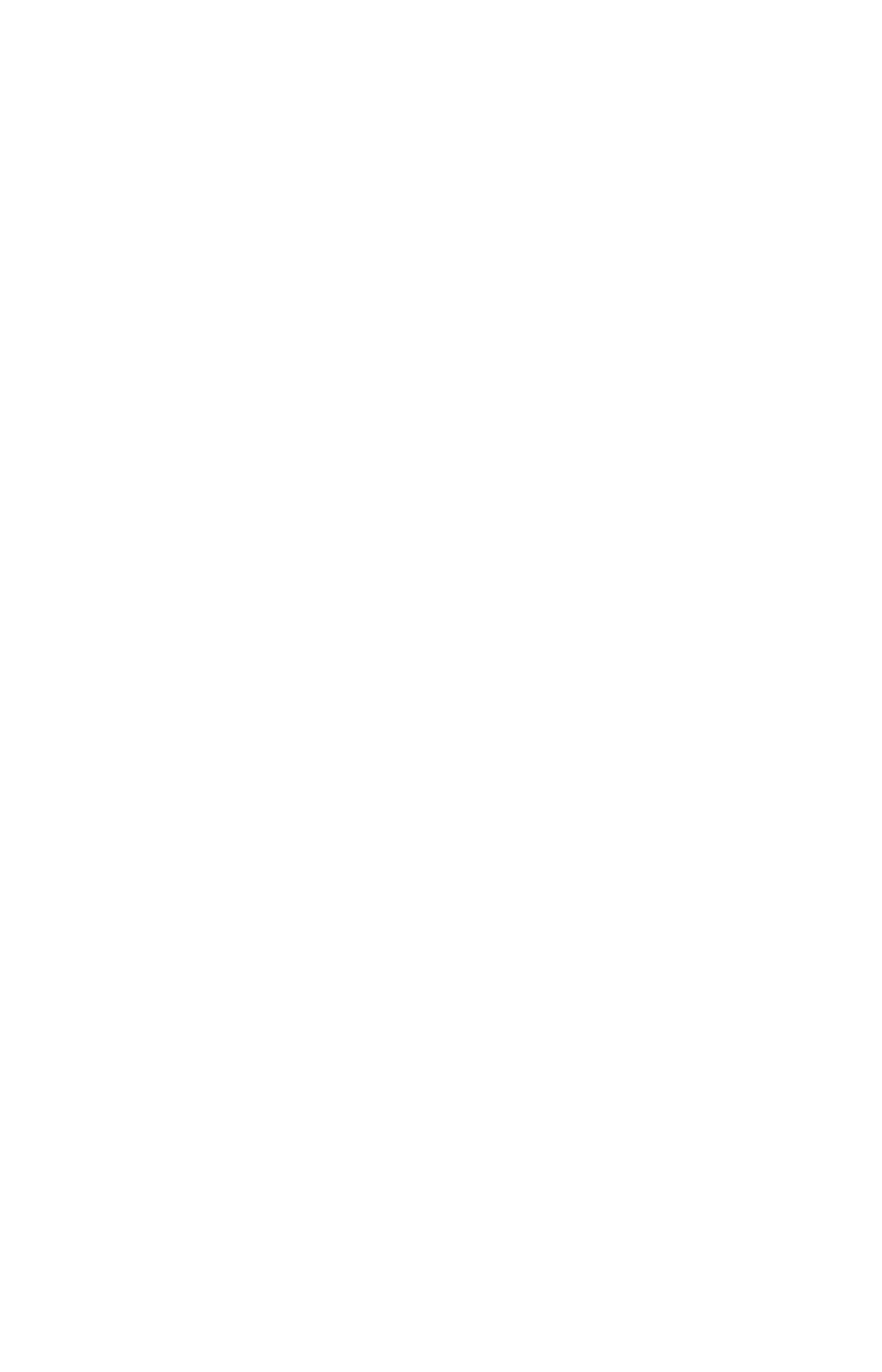## **GQG Partners Global Quality Equity Fund**

#### **Investment Objective**

The GQG Partners Global Quality Equity Fund (the "Fund") seeks longterm capital appreciation.

#### **Fund Fees and Expenses**

This table describes the fees and expenses that you may pay if you buy, hold and sell Investor Shares, Institutional Shares and R6 Shares of the Fund. You may be required to pay commissions and/or other forms of compensation to a broker for transactions in Institutional Shares, which are not reflected in the table or the example below.

#### *Annual Fund Operating Expenses (expenses that you pay each year as a percentage of the value of your investment)*

|                                                                                            | Investor<br><b>Shares</b> |            | Institutional<br><b>Shares</b> | R <sub>6</sub><br><b>Shares</b> |            |
|--------------------------------------------------------------------------------------------|---------------------------|------------|--------------------------------|---------------------------------|------------|
| <b>Management Fees</b>                                                                     |                           | 0.65%      | 0.65%                          |                                 | 0.65%      |
| <b>Other Expenses</b>                                                                      |                           | 0.26%      | 0.11%                          |                                 | 0.11%      |
| Shareholder Servicing Fee                                                                  | 0.15%                     |            | None                           | None                            |            |
| <b>Other Operating Expenses</b>                                                            | 0.11%                     |            | 0.11%                          | 0.11%                           |            |
| <b>Total Annual Fund Operating Expenses</b>                                                |                           | 0.91%      | 0.76%                          |                                 | 0.76%      |
| Less Fee Reductions and/or Expense<br>Reimbursements <sup>1</sup>                          |                           | $(0.01)\%$ | $(0.01)\%$                     |                                 | $(0.01)\%$ |
| Total Annual Fund Operating Expenses After Fee<br>Reductions and/or Expense Reimbursements |                           | $0.90\%$   | 0.75%                          |                                 | 0.75%      |

*<sup>1</sup> GQG Partners LLC (the "Adviser") has contractually agreed to waive fees and reimburse expenses to the extent necessary*  to keep Total Annual Fund Operating Expenses (excluding interest, taxes, brokerage commissions and other costs and *expenses relating to the securities that are purchased and sold by the Fund, Shareholder Servicing Fees, acquired fund fees and expenses, other expenditures which are capitalized in accordance with generally accepted accounting principles, and non-routine expenses (collectively, "excluded expenses")) from exceeding 0.75% of the average daily net assets of each of the Fund's share classes until November 30, 2022 (the "contractual expense limit"). In addition, the Adviser may recoup all or a portion of its fee waivers or expense reimbursements made during the rolling three-year period preceding the date of the recoupment to the extent that Total Annual Fund Operating Expenses (not including excluded expenses) at the time of the recoupment are below the lower of (i) the contractual expense limit in effect at the time of the fee waiver and/or expense reimbursement and (ii) the contractual expense limit in effect at the time of the recoupment. This agreement may be terminated: (i) by the Board of Trustees (the "Board") of The Advisors' Inner Circle Fund III (the "Trust"), for any reason at any time; or (ii) by the Adviser, upon ninety (90) days' prior written notice to the Trust, effective as of the close of business on November 30, 2022.*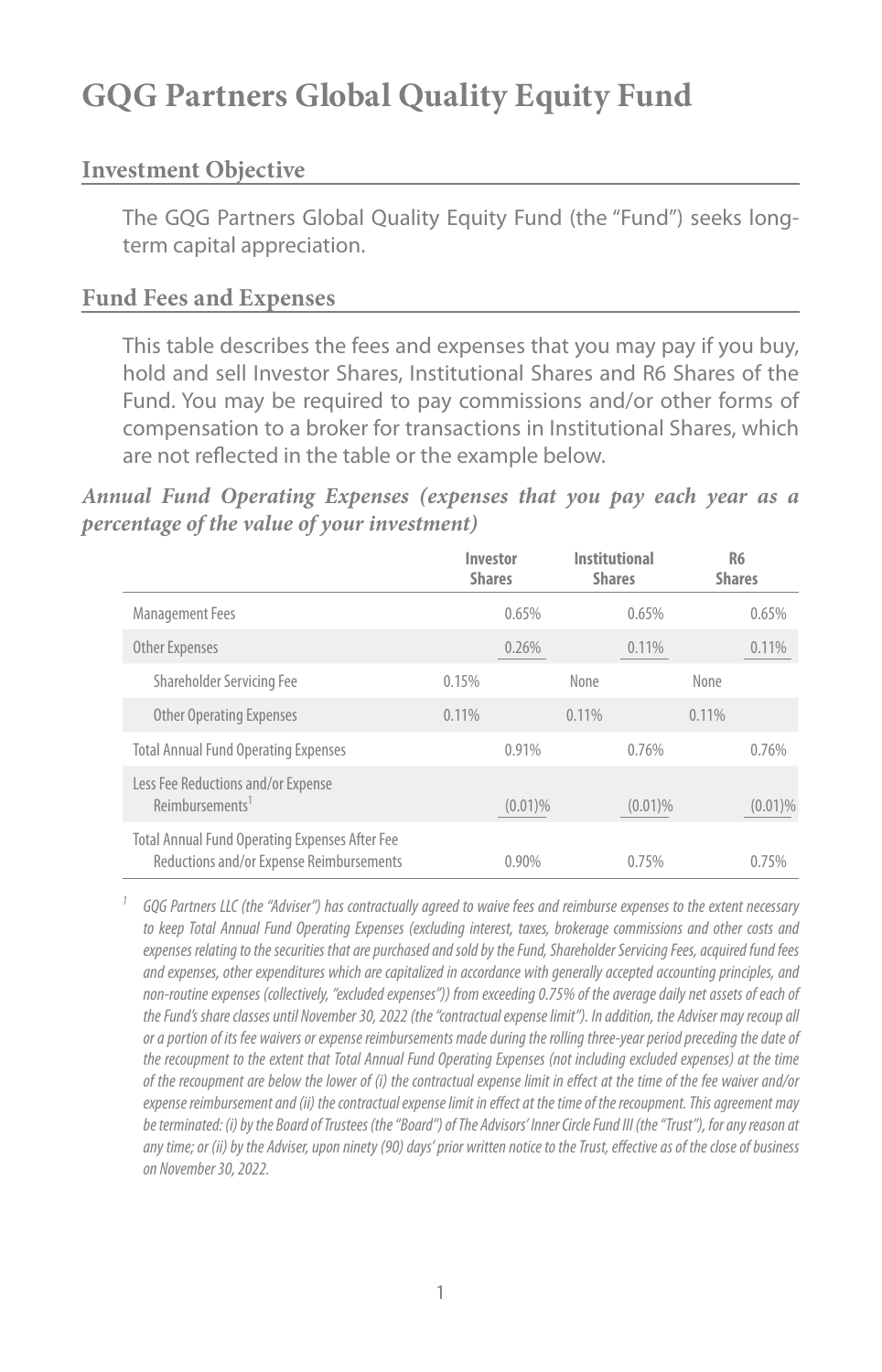#### *Example*

This Example is intended to help you compare the cost of investing in the Fund with the cost of investing in other mutual funds.

The Example assumes that you invest \$10,000 in the Fund for the time periods indicated and then redeem all of your shares at the end of those periods. The Example also assumes that your investment has a 5% return each year and that the Fund's operating expenses (including one year of capped expenses in each period) remain the same. Although your actual costs may be higher or lower, based on these assumptions your costs would be:

|                        | 1 Year | 3 Years | 5 Years | <b>10 Years</b> |
|------------------------|--------|---------|---------|-----------------|
| <b>Investor Shares</b> | \$92   | \$289   | \$503   | \$1,119         |
| Institutional Shares   | \$77   | \$242   | \$421   | \$941           |
| R6 Shares              | \$77   | \$242   | \$421   | \$941           |

#### *Portfolio Turnover*

The Fund pays transaction costs, such as commissions, when it buys and sells securities (or "turns over" its portfolio). A higher portfolio turnover rate may indicate higher transaction costs and may result in higher taxes when Fund shares are held in a taxable account. These costs, which are not reflected in total annual Fund operating expenses or in the example, affect the Fund's performance. During its most recent fiscal year, the Fund's portfolio turnover rate was 124% of the average value of its portfolio.

#### **Principal Investment Strategies**

Under normal circumstances, the Fund invests at least 80% of its net assets, plus any borrowings for investment purposes, in equity securities. This investment policy may be changed by the Fund upon 60 days' prior written notice to shareholders.

The equity securities in which the Fund invests are primarily publicly traded common stocks. For purposes of the Fund's 80% investment policy, however, equity securities also include preferred stocks, exchange-traded funds ("ETFs") with economic characteristics similar to equity securities, depositary receipts (including American Depositary Receipts ("ADRs"), European Depositary Receipts ("EDRs") and Global Depositary Receipts ("GDRs")), which are certificates typically issued by a bank or trust company that represent ownership interests in securities of non-U.S. companies, and participation notes ("P-Notes"), which are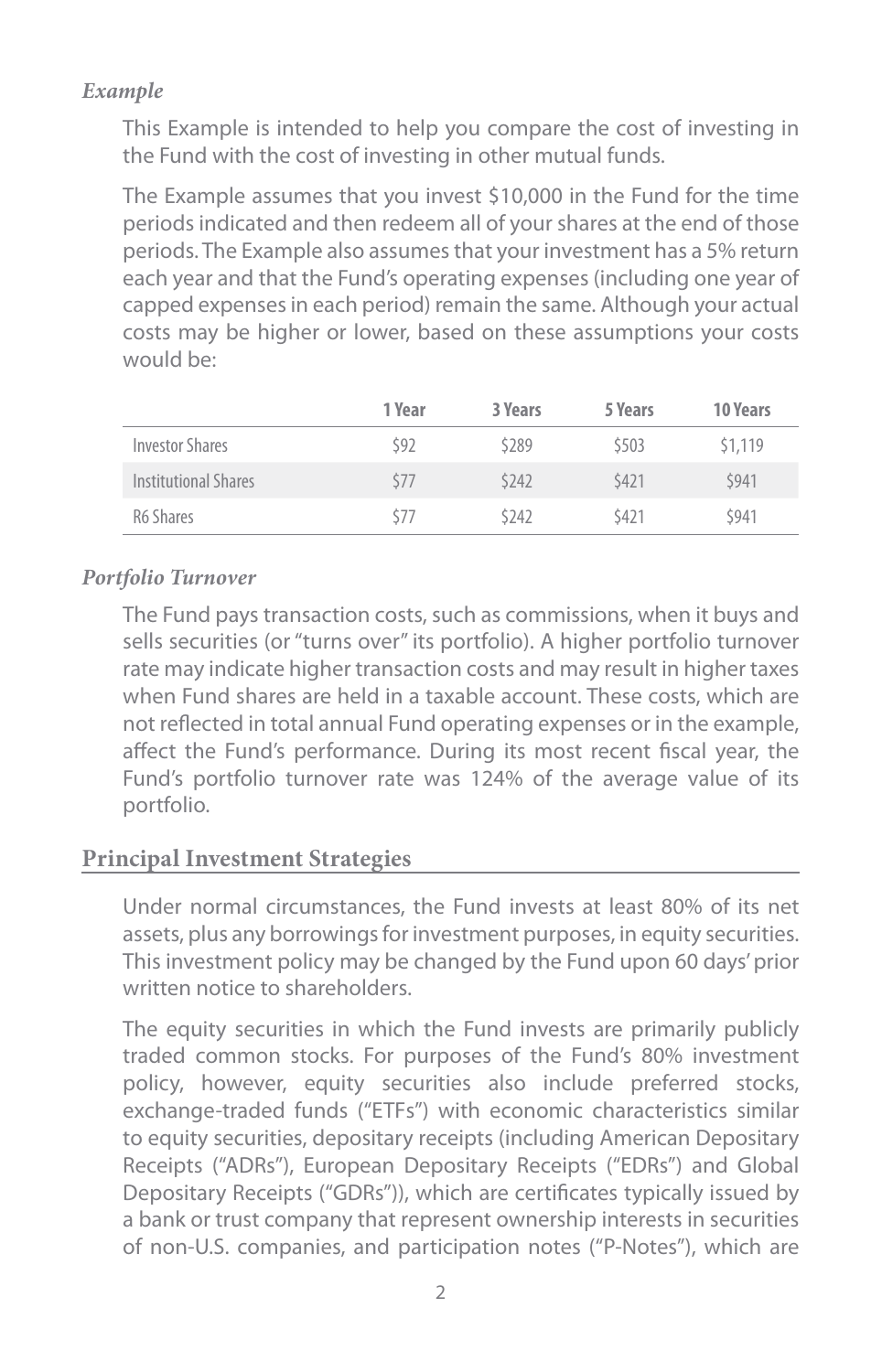derivative instruments designed to replicate equity exposure in certain foreign markets where direct investment is either impossible or difficult due to local investment restrictions. The Fund may invest in initial public offerings ("IPOs") and securities of companies with any market capitalization. The Fund may also invest in U.S. Treasury securities, and in ETFs that attempt to track the price movements of commodities, including gold.

Under normal circumstances, the Fund invests in at least five countries, which may include the United States, and invests at least 40% of its total assets in securities of non-U.S. companies or, if conditions are not favorable, invests at least 30% of its total assets in securities of non-U.S. companies. The Fund considers a company to be a non-U.S. company if: (i) at least 50% of the company's assets are located outside of the U.S.; (ii) at least 50% of the company's revenue is generated outside of the U.S.; (iii) the company is organized, conducts its principal operations, or maintains its principal place of business or principal manufacturing facilities outside of the U.S.; (iv) the company's securities are traded principally outside of the U.S.; or (v) the Adviser otherwise believes that the company's assets are exposed to the economic fortunes and risks of a non-U.S. country (because, for example, the Adviser believes that the company's growth is dependent on the country). The Fund may invest in equity securities of companies in both developed and emerging markets. Emerging market countries generally include every country in the world except the U.S., Canada, Japan, Australia, New Zealand, and most of the countries in Western Europe.

The Fund may also invest in A Shares of companies based in the People's Republic of China ("China") that trade on the Shanghai Stock Exchange and the Shenzhen Stock Exchange through the Shanghai - Hong Kong and Shenzhen - Hong Kong Stock Connect programs ("Stock Connect"). Stock Connect is a mutual stock market access program designed to, among other things, enable foreign investments in China. The Fund may focus its investments in a particular country or geographic region, including the United States.

In managing the Fund's investments, the Adviser typically pursues a "growth style" of investing as it seeks to capture market inefficiencies which the Adviser believes are driven by investors' propensity to be too short-sighted and overly focused on quarter-to-quarter price movements rather than a company's fundamentals over a longer time horizon (5 years or more). The Adviser believes that this market inefficiency tends to lead investors to underappreciate the compounding potential of quality, growing companies. To identify this subset of companies, the Adviser generates investment ideas from a variety of sources, ranging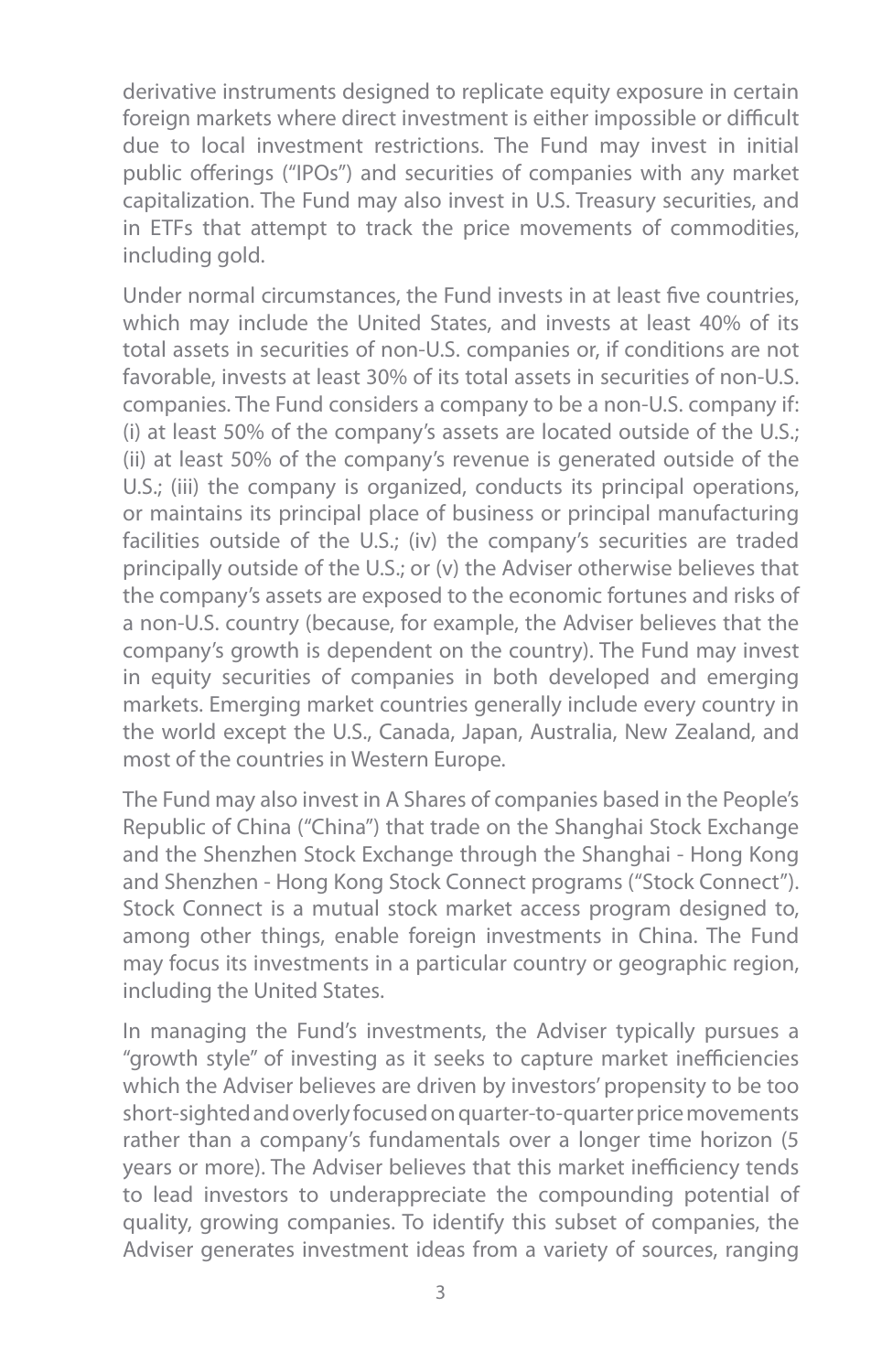from institutional knowledge and industry contacts, to the Adviser's proprietary screening process that seeks to identify suitable companies based on several quality factors such as rates of return on equity and total capital, margin stability and profitability. Ideas are then subject to rigorous fundamental analysis as the Adviser seeks to identify and invest in companies that it believes reflect higher quality opportunities on a forward-looking basis. Specifically, the Adviser seeks to buy companies that it believes are reasonably priced and have strong fundamental business characteristics and sustainable and durable earnings growth. The Adviser seeks to outperform peers over a full market cycle by seeking to capture market upside while limiting downside risk. For these purposes, a full market cycle can be measured from a point in the market cycle (e.g., a peak or trough) to the corresponding point in the next market cycle.

Many of the stocks in which the Fund invests may be considered to be "growth" stocks, in that they may have above-average rates of earnings growth and thus experience above-average increases in stock prices, subject to the Adviser's criteria for quality. The Fund may also purchase stocks that would not fall into the traditional "growth" style box. In constructing the Fund's portfolio of securities, the Adviser is not constrained by sector or industry weights in the Fund's benchmark. The Fund may invest in any economic sector and, at times, emphasize one or more particular industries or sectors in the portfolio construction process. The Adviser relies on individual stock selection driven by a bottom-up research process rather than seeking to add value based on "top-down", macro based criteria.

The Adviser may sell a company if the Adviser believes that the company's long-term competitive advantage or relative earnings growth prospects have deteriorated, or the Adviser has otherwise lost conviction that the company reflects a higher quality opportunity than other available investments on a forward looking basis. The Adviser also may sell a company if the company has met its price target or is involved in a business combination, if the Adviser identifies a more attractive investment opportunity, or the Adviser wishes to reduce the Fund's exposure to the company or a particular country or geographic region.

The Fund is classified as "non-diversified," which means that it may invest a larger percentage of its assets in a smaller number of issuers than a diversified fund.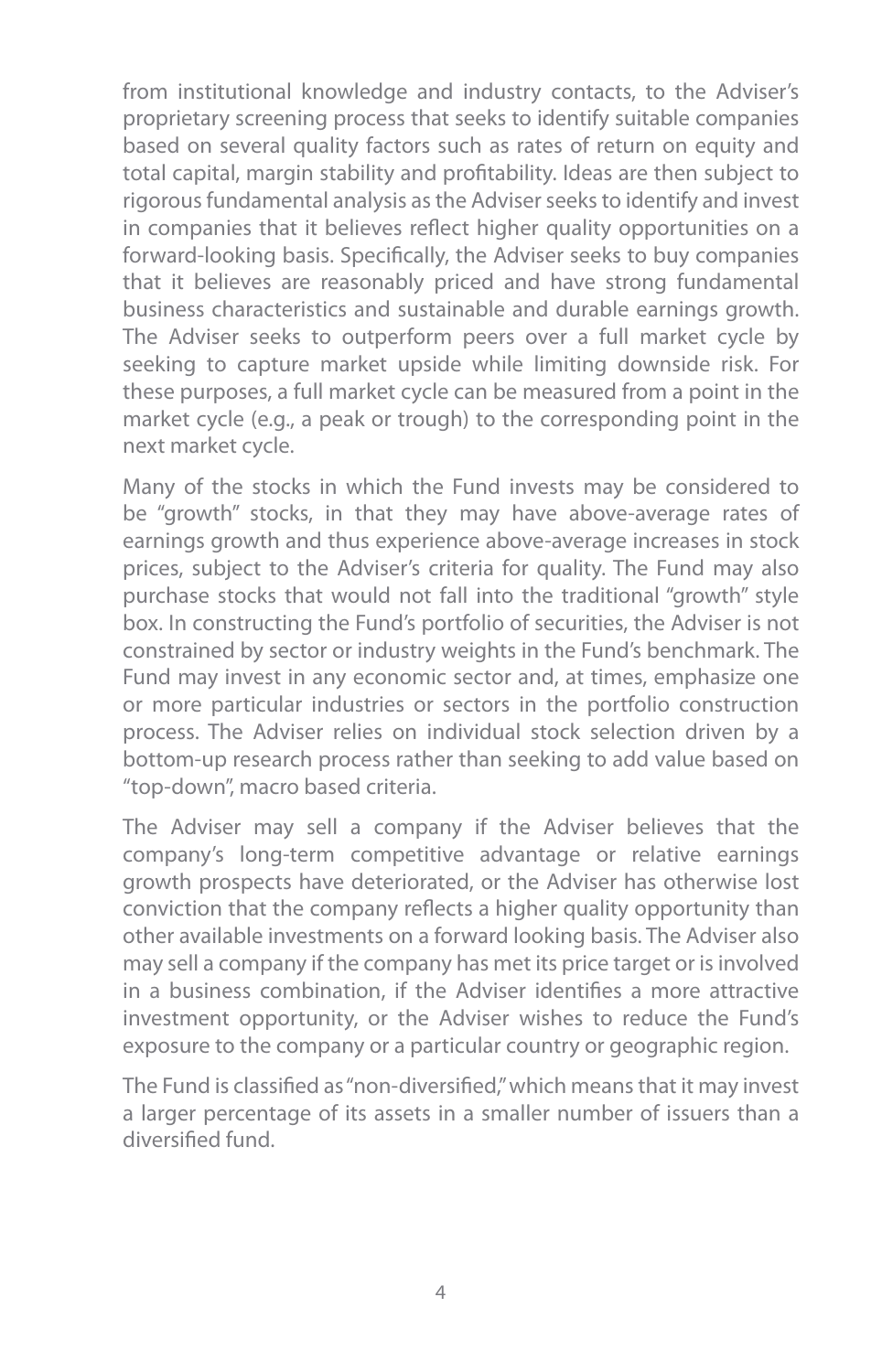#### **Principal Risks**

As with all mutual funds, there is no guarantee that the Fund will achieve its investment objective. You could lose money by investing in the Fund. **A Fund share is not a bank deposit and it is not insured or guaranteed by the FDIC or any government agency.**

**Equity Risk** – Since it purchases equity securities, the Fund is subject to the risk that stock prices may fall over short or extended periods of time. Historically, the equity market has moved in cycles, and the value of the Fund's securities may fluctuate from day to day. Individual companies may report poor results or be negatively affected by industry and/ or economic trends and developments. The prices of securities issued by such companies may suffer a decline in response. These factors contribute to price volatility, which is the principal risk of investing in the Fund.

**Market Risk** – The risk that the market value of an investment may move up and down, sometimes rapidly and unpredictably. Market risk may affect a single issuer, an industry, a sector or the market as a whole. From time to time, certain investments held by the Fund may have limited marketability and may be difficult to value and sell at favorable times or prices. Markets for securities in which the Fund invests may decline significantly in response to adverse issuer, political, regulatory, market, economic or other developments that may cause broad changes in market value, public perceptions concerning these developments, and adverse investor sentiment or publicity. In addition, extraordinary events outside the control of the Fund, including acts of God (e.g., fire, flood, earthquake, storm, hurricane or other natural disaster), acts of war (e.g., war, invasion, acts of foreign enemies, hostilities, insurrection, or terrorist activities, whether war is declared or not), malicious acts, cyber-attacks and global health events, such as epidemics, pandemics and disease, and their related social and economic impacts, may cause significant adverse market conditions and result in losses in value to the Fund's investments. Such events may initially negatively affect a particular industry, sector, country or region and may spread quickly or unpredictably to negatively affect the global economy, as well as the economies of individual countries, the financial performance of individual companies and sectors, and the markets in general in significant and unforeseen ways. Adverse market conditions may be prolonged and may adversely affect the prices and liquidity of the securities and other instruments in which the Fund invests, which in turn could negatively impact the Fund's performance and cause losses on your investment in the Fund.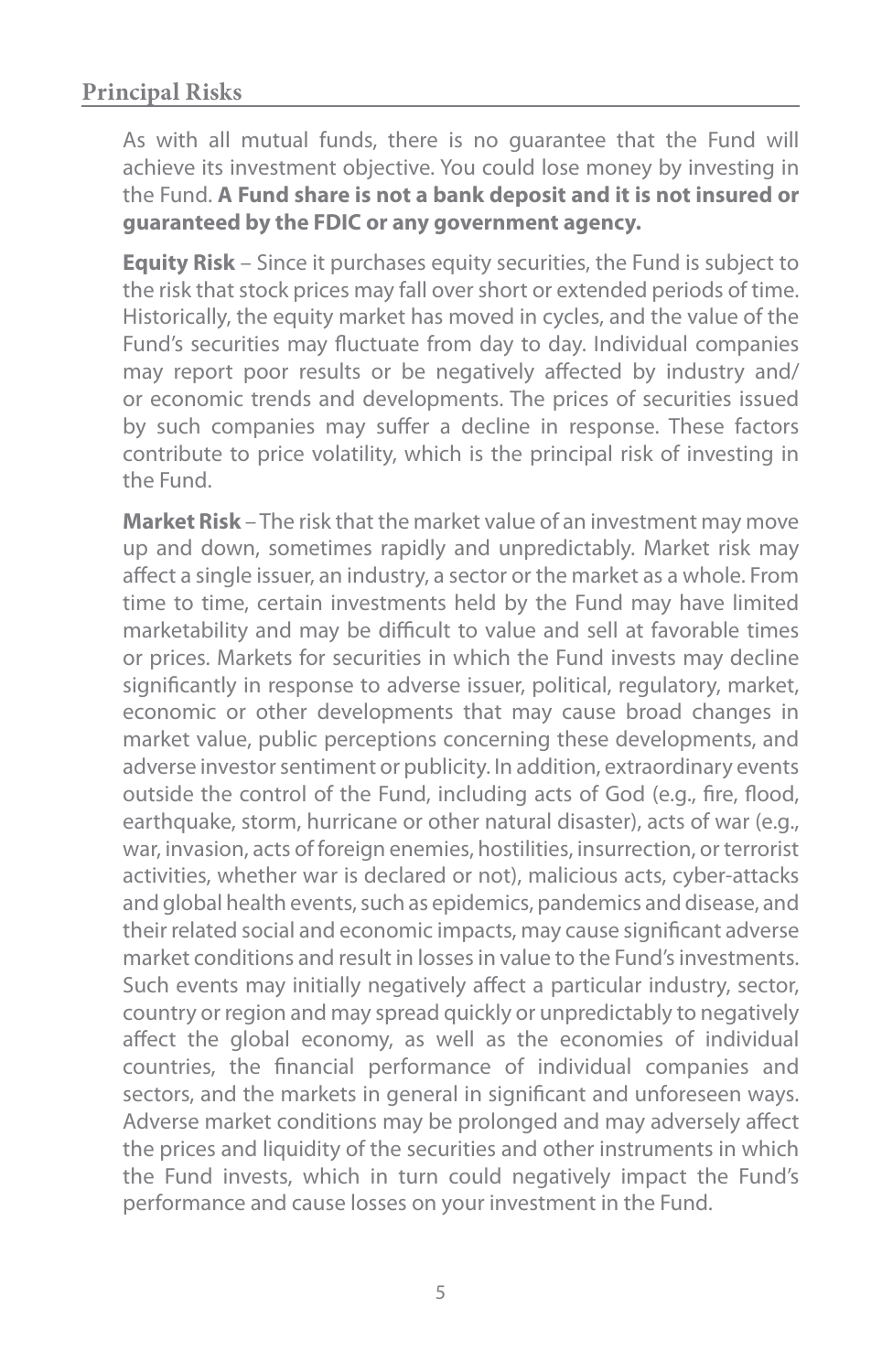**Active Management Risk** – The Fund is subject to the risk that the Adviser's judgments about the attractiveness, value, or potential appreciation of the Fund's investments may prove to be incorrect. If the investments selected and strategies employed by the Fund fail to produce the intended results, the Fund could underperform in comparison to other funds with similar objectives and investment strategies.

**Sector and Industry Focus Risk** – Because the Fund may, from time to time, be more heavily invested in particular sectors or industries, the value of its shares may be especially sensitive to factors and economic risks that specifically affect those sectors or industries. As a result, the Fund's share price may at times fluctuate more widely than the value of shares of a mutual fund that invests in a broader range of sectors or industries.

**Large Capitalization Company Risk** – The large capitalization companies in which the Fund may invest may lag the performance of smaller capitalization companies because large capitalization companies may experience slower rates of growth than smaller capitalization companies and may not respond as quickly to market changes and opportunities.

**Investment Style Risk** – The Fund pursues a "growth style" of investing, meaning that the Fund invests in equity securities of companies that the Adviser believes will have above-average rates of relative earnings growth and which, therefore, may experience above-average increases in stock prices. Over time, a relative growth investing style may go in and out of favor, causing the Fund to sometimes underperform other equity funds that use differing investing styles.

**Geographic Focus Risk** – To the extent that it focuses its investments in a particular country or geographic region, the Fund may be more susceptible to economic, political, regulatory or other events or conditions affecting issuers and countries within that country or geographic region. As a result, the Fund may be subject to greater price volatility and risk of loss than a fund holding more geographically diverse investments.

*Investing in the United States Risk.* The Fund focuses its investments in the United States. As a result, the Fund may be more susceptible to economic, political, regulatory or other events or conditions affecting issuers within the United States, and may be subject to greater price volatility and risk of loss, than a fund holding more geographically diverse investments.

**De-Globalization Risk –** The Fund's investments leave the Fund potentially susceptible to acute headline risk associated with Sino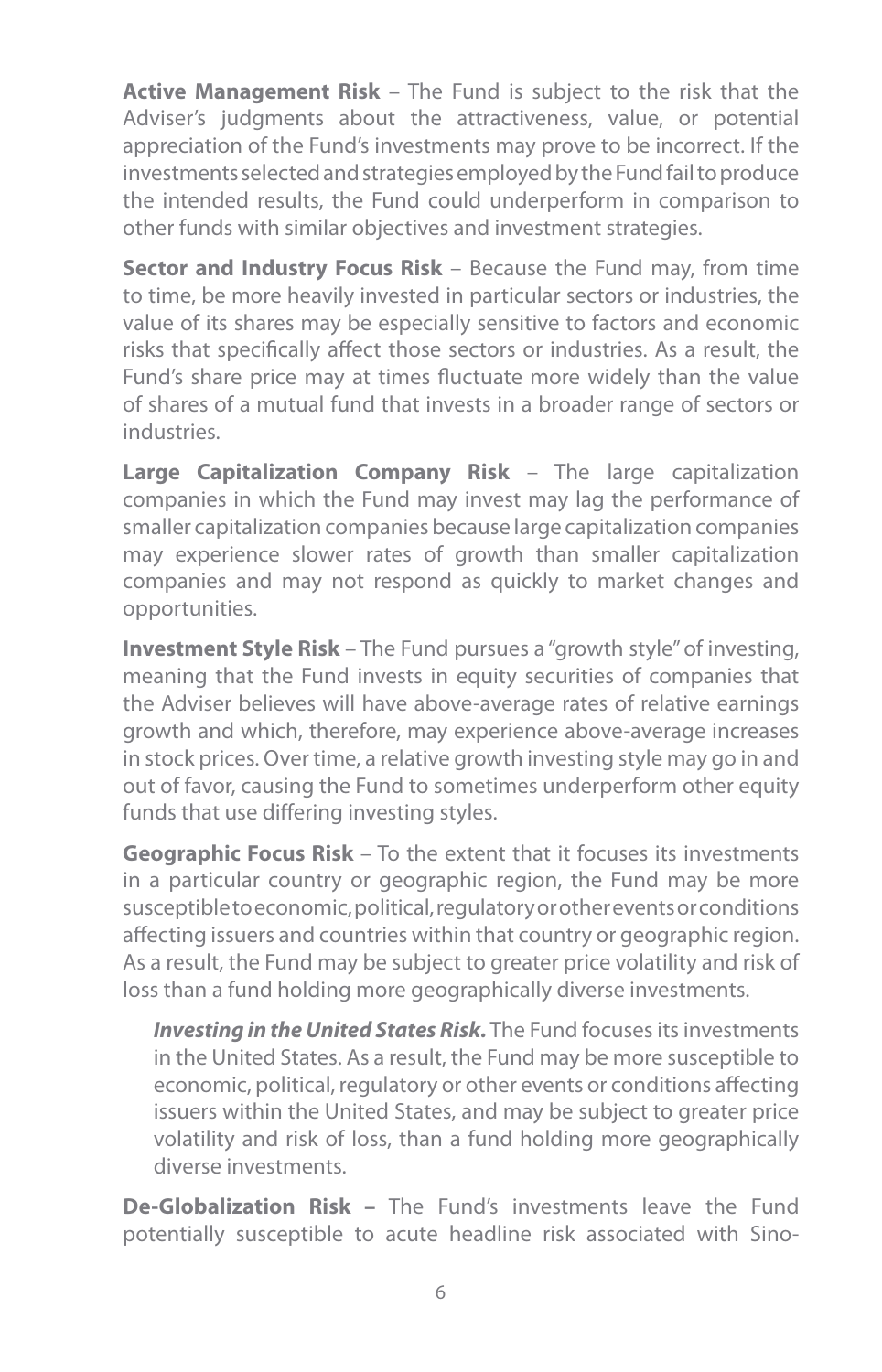U.S. trade tensions and the broader trend of de-globalization across the globe. Nationalism in the U.S. and abroad is on the rise, which presents risks to global commerce and the companies engaged in such commerce. For example, nationalistic trade policies that favor domestic companies as opposed to foreign competitors may become more likely. Such policies may lead to global supply chain and market disruptions, which could have an adverse effect on the companies in which the Fund invests and the performance of the Fund.

**Foreign Company Risk** – Investing in foreign companies, including direct investments and investments through depositary receipts and P-Notes, poses additional risks since political and economic events unique to a country or region will affect those markets and their issuers. These risks will not necessarily affect the U.S. economy or similar issuers located in the U.S. Offerings of securities of foreign companies may not be registered with the U.S. Securities and Exchange Commission (the "SEC") and foreign companies are generally not subject to the regulatory controls imposed on U.S. issuers and, as a consequence, there is generally less publicly available information about foreign securities than is available about domestic securities. Income from foreign securities owned by the Fund may be reduced by a withholding tax at the source, which tax would reduce income received from the securities comprising the Fund's portfolio. Foreign securities may also be more difficult to value than securities of U.S. issuers. In addition, periodic U.S. Government restrictions on investments in issuers from certain foreign countries may require the Fund to sell such investments at inopportune times, which could result in losses to the Fund. While depositary receipts provide an alternative to directly purchasing the underlying foreign securities in their respective national markets and currencies, investments in depositary receipts continue to be subject to many of the risks associated with investing directly in foreign securities.

**Emerging Markets Securities Risk** – The Fund's investments in emerging markets securities, including A Shares of Chinese companies purchased through Stock Connect, are considered speculative and subject to heightened risks in addition to the general risks of investing in foreign securities. Unlike more established markets, emerging markets may have governments that are less stable, markets that are more concentrated and less liquid and economies that are less developed. In addition, the securities markets of emerging market countries may consist of companies with smaller market capitalizations and may suffer periods of relative illiquidity; significant price volatility; restrictions on foreign investment; and possible restrictions on repatriation of investment income and capital. In certain emerging markets, governments have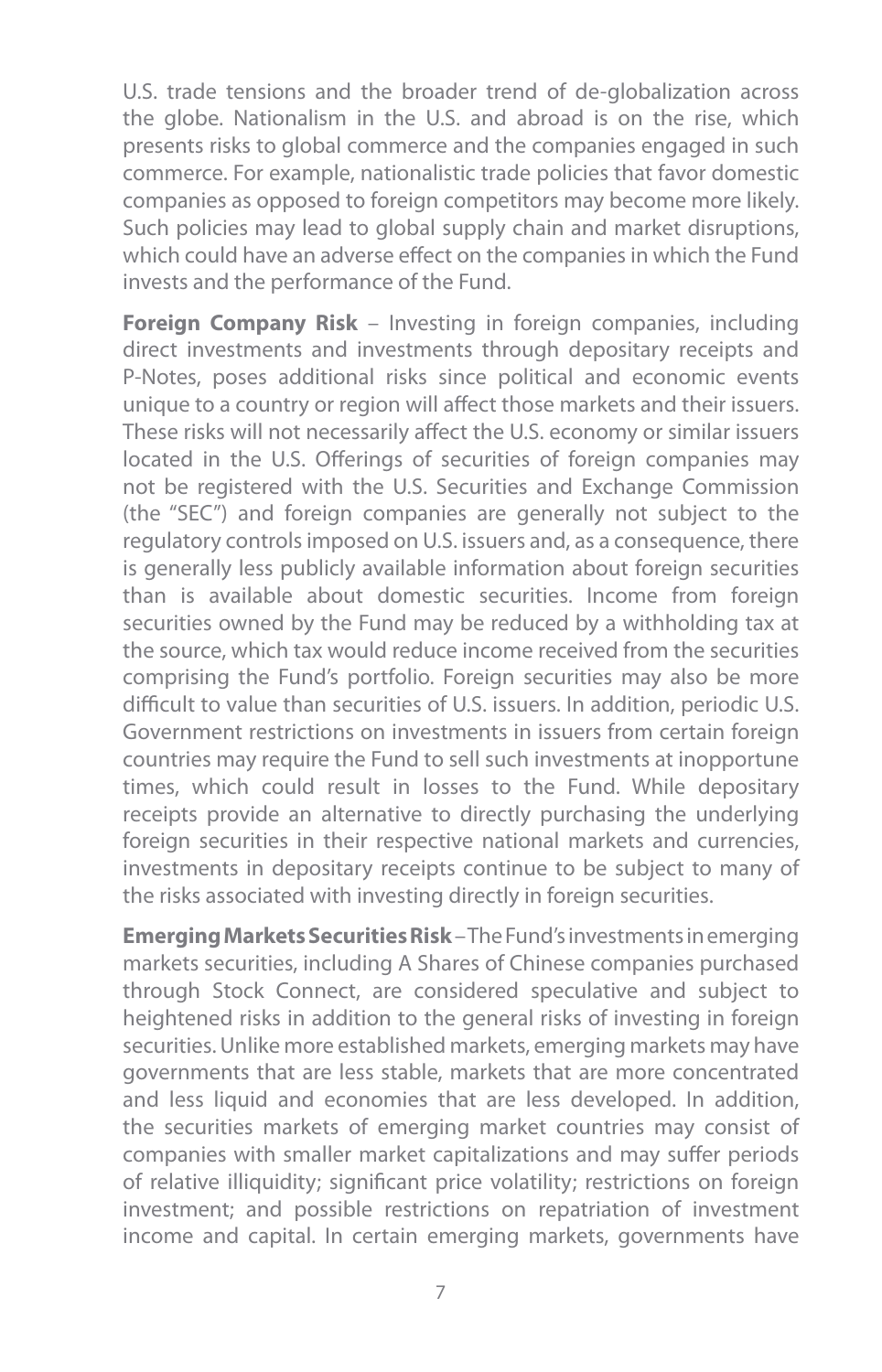historically exercised substantial control over the economy through administrative regulation and/or state ownership. Furthermore, foreign investors may be required to register the proceeds of sales, and future economic or political crises could lead to price controls, forced mergers, expropriation or confiscatory taxation, seizure, nationalization or creation of government monopolies.

**Depositary Receipts Risk** – Investments in depositary receipts may be less liquid and more volatile than the underlying securities in their primary trading market. If a depositary receipt is denominated in a different currency than its underlying securities, the Fund will be subject to the currency risk of both the investment in the depositary receipt and the underlying security. Holders of depositary receipts may have limited or no rights to take action with respect to the underlying securities or to compel the issuer of the receipts to take action. The prices of depositary receipts may differ from the prices of securities upon which they are based. Certain of the depositary receipts in which the Fund invests may be unsponsored depositary receipts. Unsponsored depositary receipts may not provide as much information about the underlying issuer and may not carry the same voting privileges as sponsored depositary receipts. Unsponsored depositary receipts are issued by one or more depositaries in response to market demand, but without a formal agreement with the company that issues the underlying securities.

**Stock Connect Investing Risk** – Trading through Stock Connect is subject to a number of restrictions that may affect the Fund's investments and returns, including a daily quota that limits the maximum net purchases under Stock Connect each day. In addition, investments made through Stock Connect are subject to relatively untested trading, clearance and settlement procedures. Moreover, A Shares purchased through Stock Connect generally may only be sold or otherwise transferred through Stock Connect. The Fund's investments in A Shares purchased through Stock Connect are generally subject to Chinese securities regulations and listing rules. While overseas investors currently are exempt from paying capital gains or value added taxes on income and gains from investments in A Shares purchased through Stock Connect, these tax rules could be changed, which could result in unexpected tax liabilities for the Fund. Stock Connect operates only on days when both the China and Hong Kong markets are open for trading and when banks in both markets are open on the corresponding settlement days. Therefore, the Fund may be subject to the risk of price fluctuations of A Shares when Stock Connect is not trading.

**Foreign Currency Risk** – As a result of the Fund's investments in securities denominated in, and/or receiving revenues in, foreign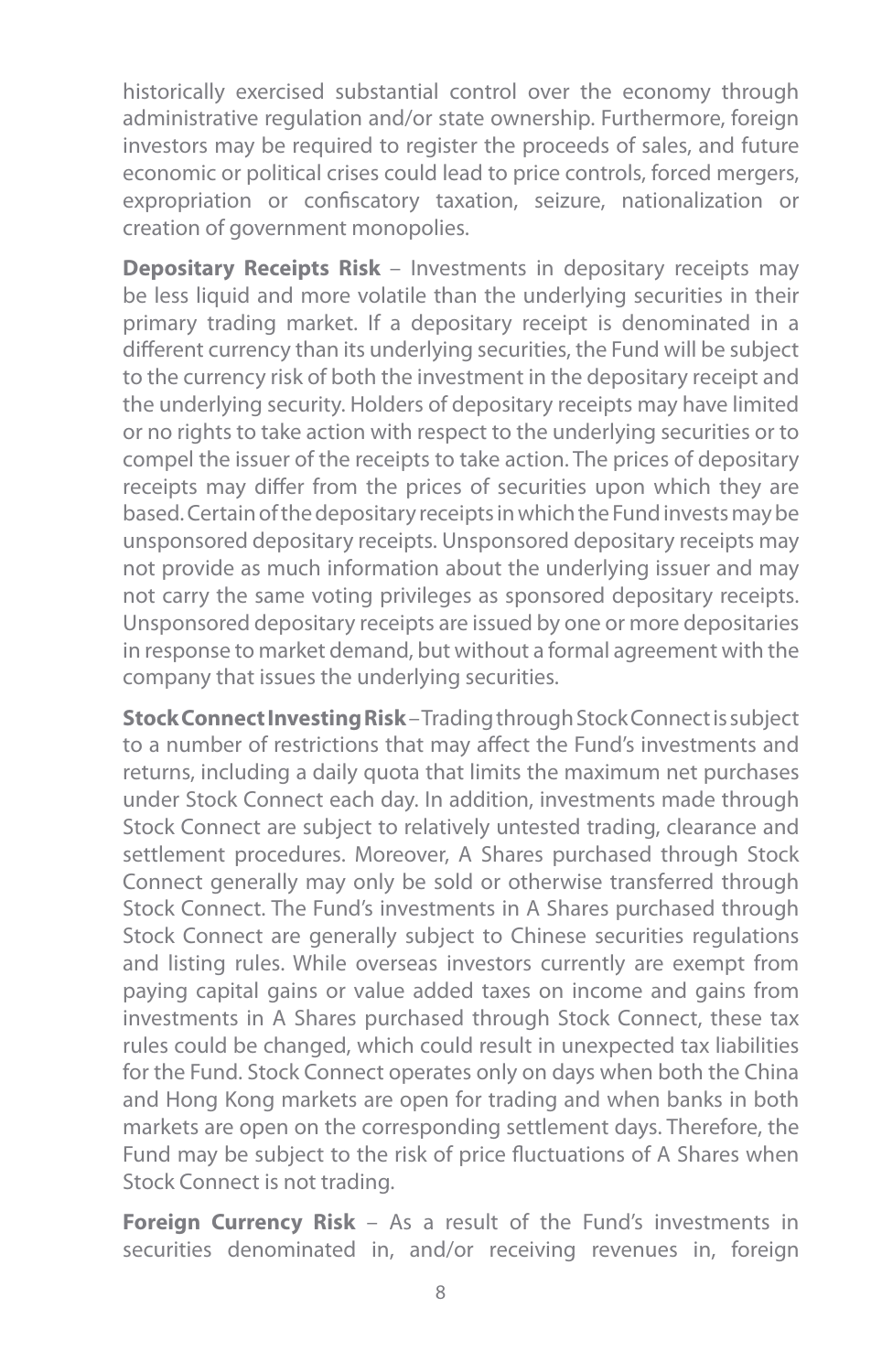currencies, the Fund will be subject to currency risk. Currency risk is the risk that foreign currencies will decline in value relative to the U.S. dollar, in which case the dollar value of an investment in the Fund would be adversely affected.

**Small- and Mid-Capitalization Company Risk** – The small- and midcapitalization companies in which the Fund may invest may be more vulnerable to adverse business or economic events than larger, more established companies. In particular, investments in these small- and mid-sized companies may pose additional risks, including liquidity risk, because these companies tend to have limited product lines, markets and financial resources, and may depend upon a relatively small management group. Therefore, small- and mid-cap stocks may be more volatile than those of larger companies. These securities may be traded over-the-counter or listed on an exchange.

**Participation Notes Risk** – The return on a P-Note is linked to the performance of the issuers of the underlying securities. The performance of P-Notes will not replicate exactly the performance of the issuers that they seek to replicate due to transaction costs and other expenses. P-Notes are subject to counterparty risk since the notes constitute general unsecured contractual obligations of the financial institutions issuing the notes, and the Fund is relying on the creditworthiness of such institutions and has no rights under the notes against the issuers of the underlying securities. In addition, P-Notes are subject to liquidity risk, which is described elsewhere in this section.

**Large Purchase and Redemption Risk** – Large purchases or redemptions of the Fund's shares may force the Fund to purchase or sell securities at times when it would not otherwise do so, and may cause the Fund's portfolio turnover rate and transaction costs to rise, which may negatively affect the Fund's performance and have adverse tax consequences for Fund shareholders.

**Liquidity Risk** – Certain securities may be difficult or impossible to sell at the time and the price that the Fund would like. The Fund may have to accept a lower price to sell a security, sell other securities to raise cash, or give up an investment opportunity, any of which could have a negative effect on Fund management or performance.

**IPO Risk** – The market value of shares issued in an IPO may fluctuate considerably due to factors such as the absence of a prior public market, unseasoned trading, the small number of shares available for trading and limited information about a company's business model, quality of management, earnings growth potential, and other criteria used to evaluate its investment prospects. Accordingly, investments in IPO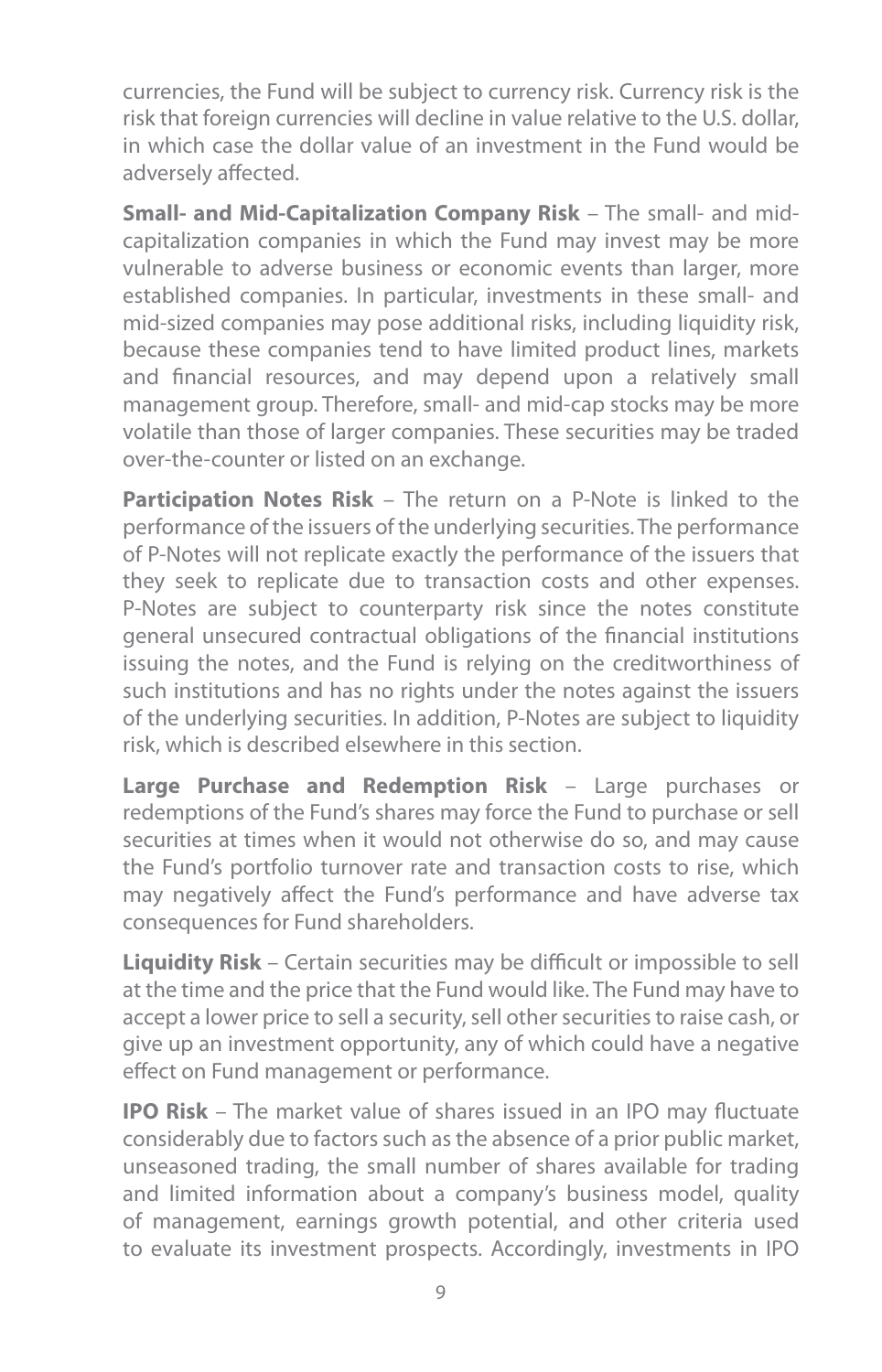shares involve greater risks than investments in shares of companies that have traded publicly on an exchange for extended periods of time. Investments in IPO shares may also involve high transaction costs, and are subject to market risk and liquidity risk, which are described elsewhere in this section.

**Preferred Stock Risk** – Preferred stocks in which the Fund may invest are sensitive to interest rate changes, and are also subject to equity risk, which is the risk that stock prices will fall over short or extended periods of time. The rights of preferred stocks on the distribution of a company's assets in the event of a liquidation are generally subordinate to the rights associated with a company's debt securities.

**ETF Risk** – ETFs are pooled investment vehicles, such as registered investment companies and grantor trusts, whose shares are listed and traded on U.S. and non-U.S. stock exchanges or otherwise traded in the over-the-counter market. To the extent that the Fund invests in ETFs, the Fund will be subject to substantially the same risks as those associated with the direct ownership of the securities in which the ETF invests, and the value of the Fund's investment will fluctuate in response to the performance of the ETF's holdings. ETFs typically incur fees that are separate from those of the Fund. Accordingly, the Fund's investments in ETFs will result in the layering of expenses such that shareholders will indirectly bear a proportionate share of the ETFs' operating expenses, in addition to paying Fund expenses.

**Non-Diversification Risk –** The Fund is classified as "non-diversified," which means it may invest a larger percentage of its assets in a smaller number of issuers than a diversified fund. To the extent that the Fund invests its assets in a smaller number of issuers, the Fund will be more susceptible to negative events affecting those issuers than a diversified fund. However, the Fund intends to satisfy the asset diversification requirements for qualifying as a RIC under Subchapter M of the Code.

**U.S. Treasury Securities Risk** – A security backed by the U.S. Treasury or the full faith and credit of the United States is guaranteed only as to the timely payment of interest and principal when held to maturity, but the market prices for such securities are not guaranteed and will fluctuate.

**Commodities Risk –** The prices of physical commodities (such as energy, metals, minerals, or agricultural products) may be affected by factors such as natural disasters, weather, and U.S. and international economic, political and regulatory developments. The prices of commodities can also fluctuate due to supply and demand disruptions in major producing or consuming regions, as well as temporary distortions in the commodities markets due to, among other factors, lack of liquidity,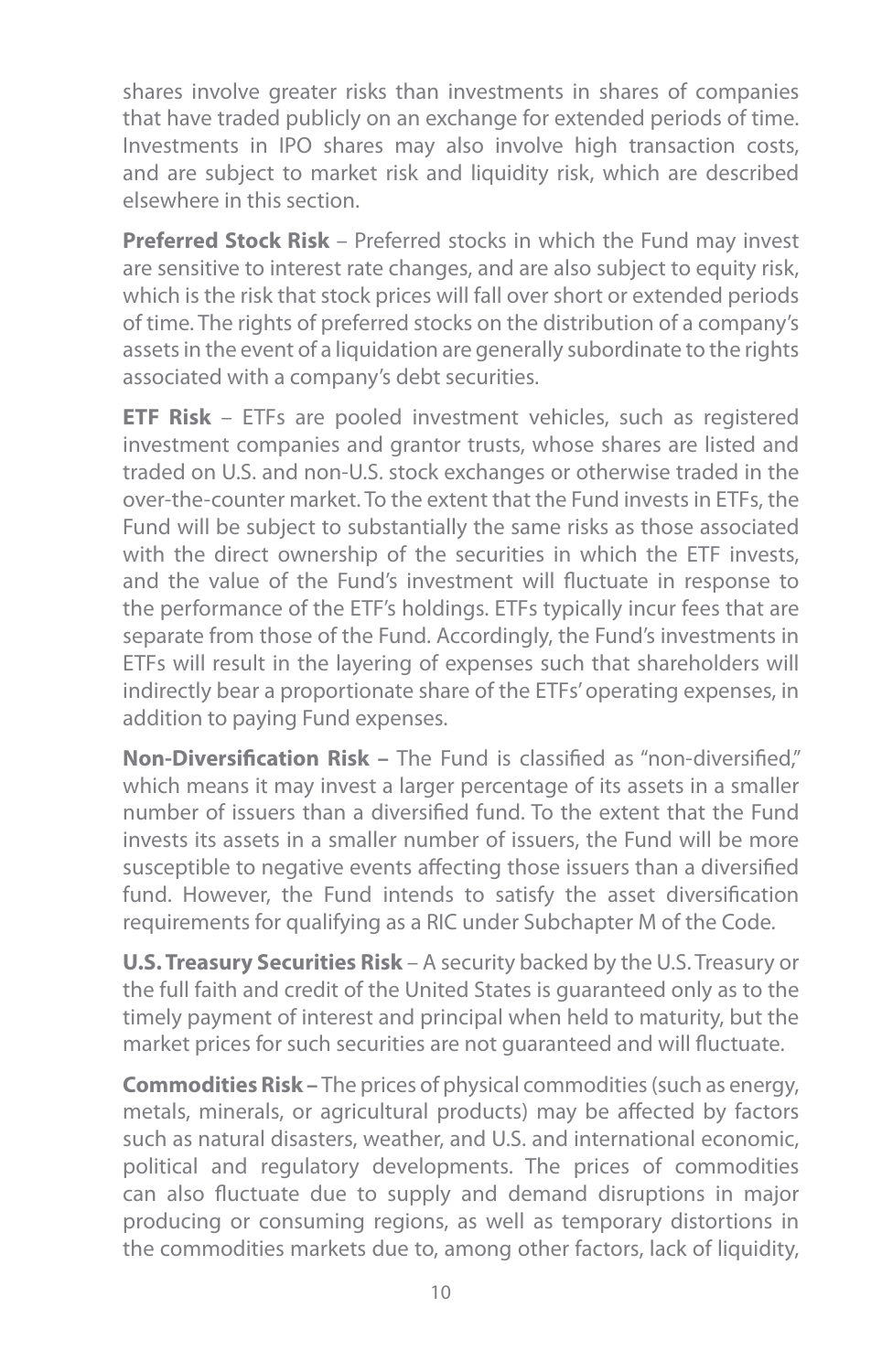the participation of speculators, and government regulation and other actions.

### **Performance Information**

The bar chart and the performance table below illustrate the risks of an investment in the Fund by showing the Fund's Institutional Shares performance for the 2020 calendar year and by showing how the Fund's average annual total returns for 1 year and since inception compare with those of a broad measure of market performance. Of course, the Fund's past performance (before and after taxes) does not necessarily indicate how the Fund will perform in the future.

Updated performance information is available on the Fund's website at www.gqgpartners.com or by calling toll-free to 866-362-8333.



The performance information shown above is based on a calendar year. The Fund's performance for Institutional Shares from 1/1/21 to 9/30/21 was 11.52%.

#### *Average Annual Total Returns for Periods Ended December 31, 2020*

This table compares the Fund's average annual total returns for the periods ended December 31, 2020 to those of an appropriate broad based index.

After-tax returns are calculated using the historical highest individual federal marginal income tax rates and do not reflect the impact of state and local taxes. Actual after-tax returns will depend on an investor's tax situation and may differ from those shown. After-tax returns shown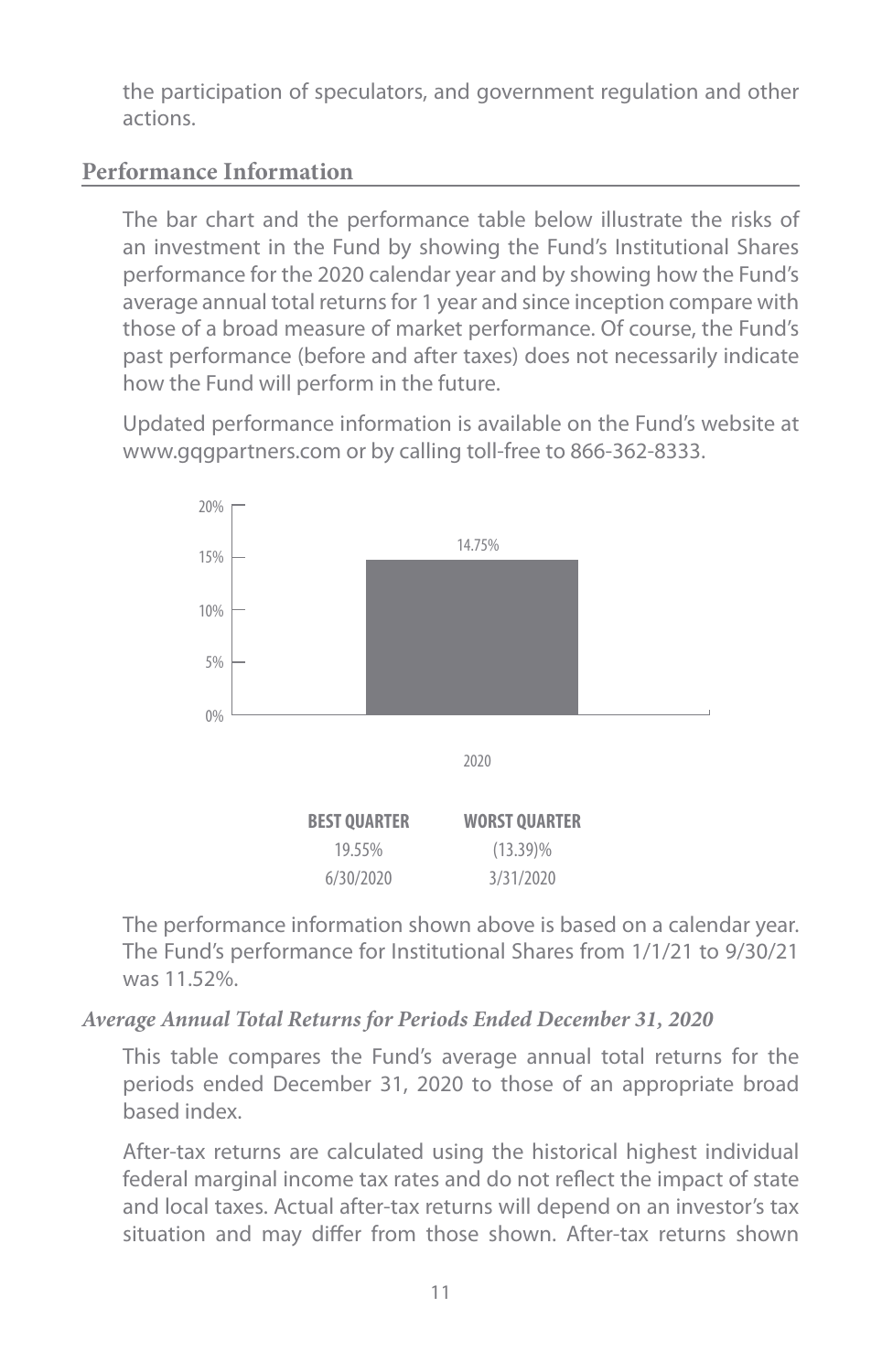are not relevant to investors who hold their Fund shares through taxdeferred arrangements, such as 401(k) plans or individual retirement accounts ("IRAs"). After tax returns are shown for Institutional Shares only. After tax returns for Investor Shares and R6 Shares will vary.

|                                                                                     |        | <b>Since Inception</b> |
|-------------------------------------------------------------------------------------|--------|------------------------|
| <b>Global Quality Equity Fund</b>                                                   | 1 Year | (3/29/19)              |
| <b>Fund Returns Before Taxes</b>                                                    |        |                        |
| <b>Institutional Shares</b>                                                         | 14.75% | 15.86%                 |
| <b>Investor Shares</b>                                                              | 14.55% | 15.66%                 |
| R6 Shares                                                                           | 14.75% | 15.86%                 |
| <b>Fund Returns After Taxes on Distributions</b>                                    |        |                        |
| <b>Institutional Shares</b>                                                         | 14.72% | 15.84%                 |
| <b>Fund Returns After Taxes on Distributions</b><br>and Sale of Fund Shares         |        |                        |
| <b>Institutional Shares</b>                                                         | 8.76%  | 12.24%                 |
| MSCI All Country World Index (reflects no deduction for fees,<br>expenses or taxes) | 16.25% | 16.68%                 |
|                                                                                     |        |                        |

#### **Investment Adviser**

GQG Partners LLC

#### **Portfolio Managers**

Rajiv Jain, Chairman and Chief Investment Officer of the Adviser and Portfolio Manager of the Fund, has managed the Fund since its inception in 2019.

James Anders, CFA, Senior Investment Analyst at the Adviser and Deputy Portfolio Manager of the Fund, has served as Deputy Portfolio Manager of the Fund since 2020.

#### **Purchase and Sale of Fund Shares**

You may generally purchase or redeem shares on any day that the New York Stock Exchange ("NYSE") is open for business.

The minimum investment amount for Investor Shares of the Fund is generally \$2,500 for initial investments and \$100 for subsequent investments. The minimum initial and subsequent investment amounts for individual retirement accounts ("IRAs") are generally \$100.